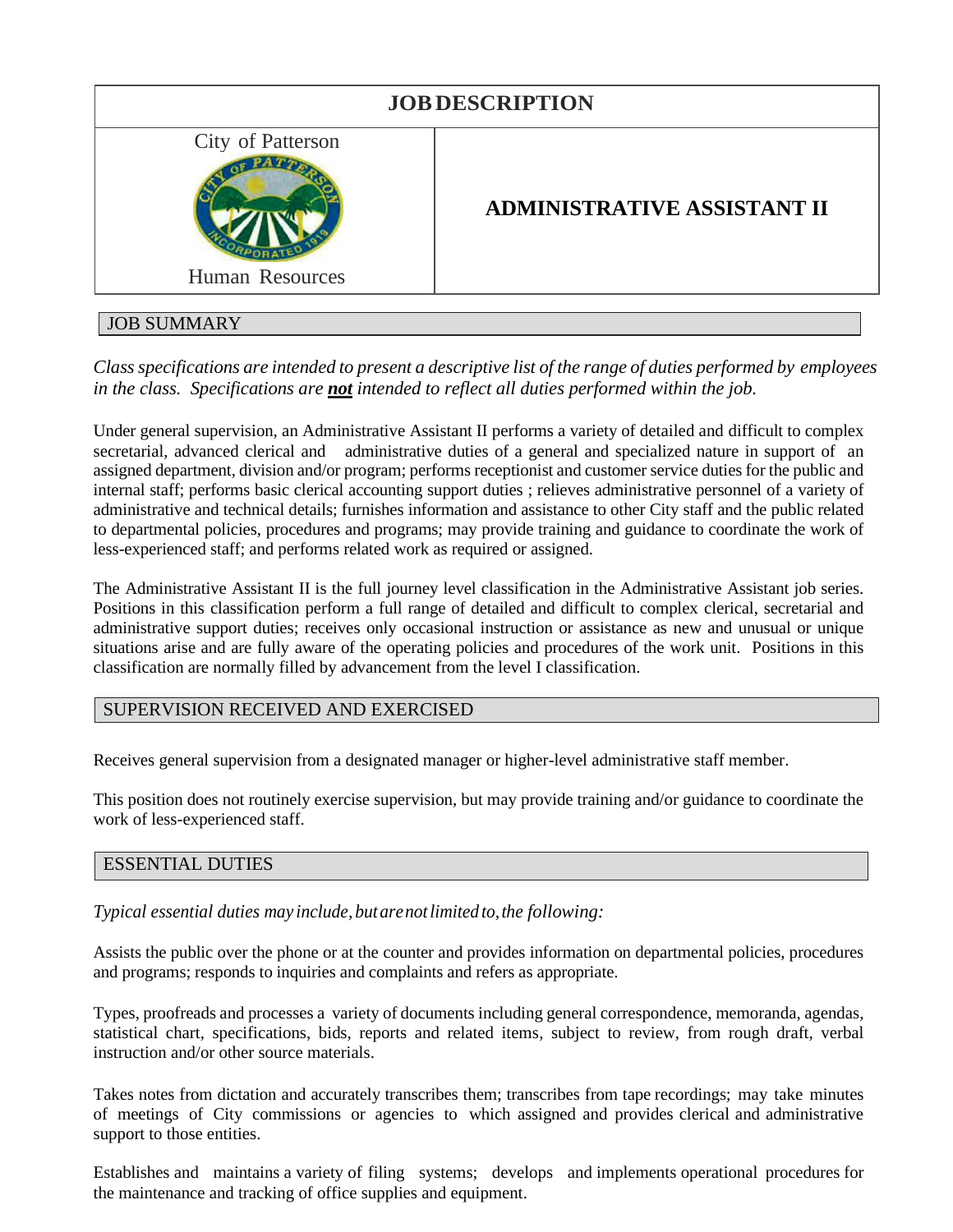Processes and tracks a variety of permits and applications; initiates and maintains a variety of files and records; ensures proper filing of documents in departmental or central files.

Researches, compiles and organizes a variety of information from various sources on specialized topics related to departmental operations and/or programs; applies specialized knowledge in the review of applications, permits, records and other documents to determine that they are complete.

Receives and processes fees, enrollment charges or other money; prepares receipts and balances money received and submits to Finance for final processing; initiates, tracks and closes out work orders; orders office supplies; and inventories supplies as received.

Computes, verifies and reconciles figures on printouts, purchase orders, invoices, time reports and other accounting documents and forms.

Establishes and maintains a variety of records and files including credit card, fixed asset and inventory records for program or project files.

Collects employee timesheets, reviews for accuracy, submits for management signature and forwards to Finance for processing.

Completes personnel action forms to report changes in an employee's status as appropriate; reviews other personnel documents for completeness and submits to supervisor for review and forwarding to Human Resources for processing; maintains employee files related to certification and training requirements and tracks requirements to ensure ongoing compliance.

Schedules appointments and meetings; makes travel arrangements for management and designated staff.

Assists with special events; creates and maintains information packets, flyers and guides for the public.

Effectively operates a variety of standard office equipment such as a computer, copier, calculator, FAX machine; and may operate a radio to communicate with department staff.

May be required to attend night and weekend meetings.

Performs related work as assigned.

#### KNOWLEDGE, SKILLS, AND ABILITIES

**Knowledge of:** Modern office practices and procedures, including business correspondence, filing systems; standard office equipment operation, including computer and peripheral equipment; office software applications such as word processing and spreadsheet applications; proper use of English, spelling, grammar and punctuation; basic mathematic concepts; basic bookkeeping and financial record keeping process.

**Ability to:** Interpret and apply City and departmental policies and procedures; effectively guide and coordinate the work of others to achieve departmental goals; perform general and specialized clerical work including records maintenance and the compilation of information for report development; effectively operate modern office equipment; spell correctly and use proper English; understand and carry out oral and written directions; type at 50 wpm; use transcription equipment and transcribe materials accurately; effectively apply standard office software application; perform assigned work using independent judgment and ensuring accuracy establish and maintain cooperative working relationships with others; interact effectively with a wide variety of personalities and in situations requiring tact, judgment and poise.

#### NECSSARY SPECIAL REQUIREMENTS